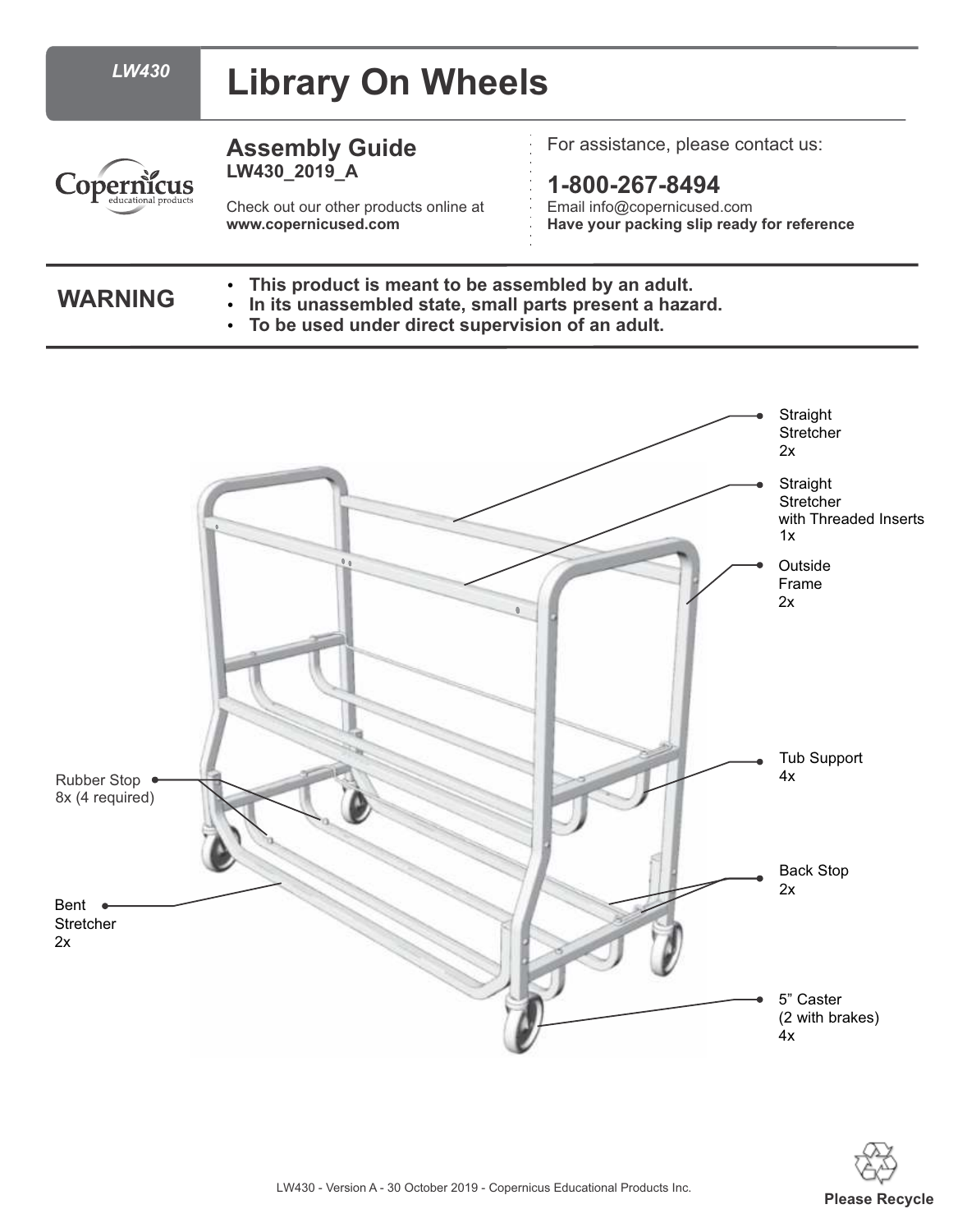#### *LW430*

## **Library On Wheels** *- Parts*



LW430 - Version A - 30 October 2019 - Copernicus Educational Products Inc.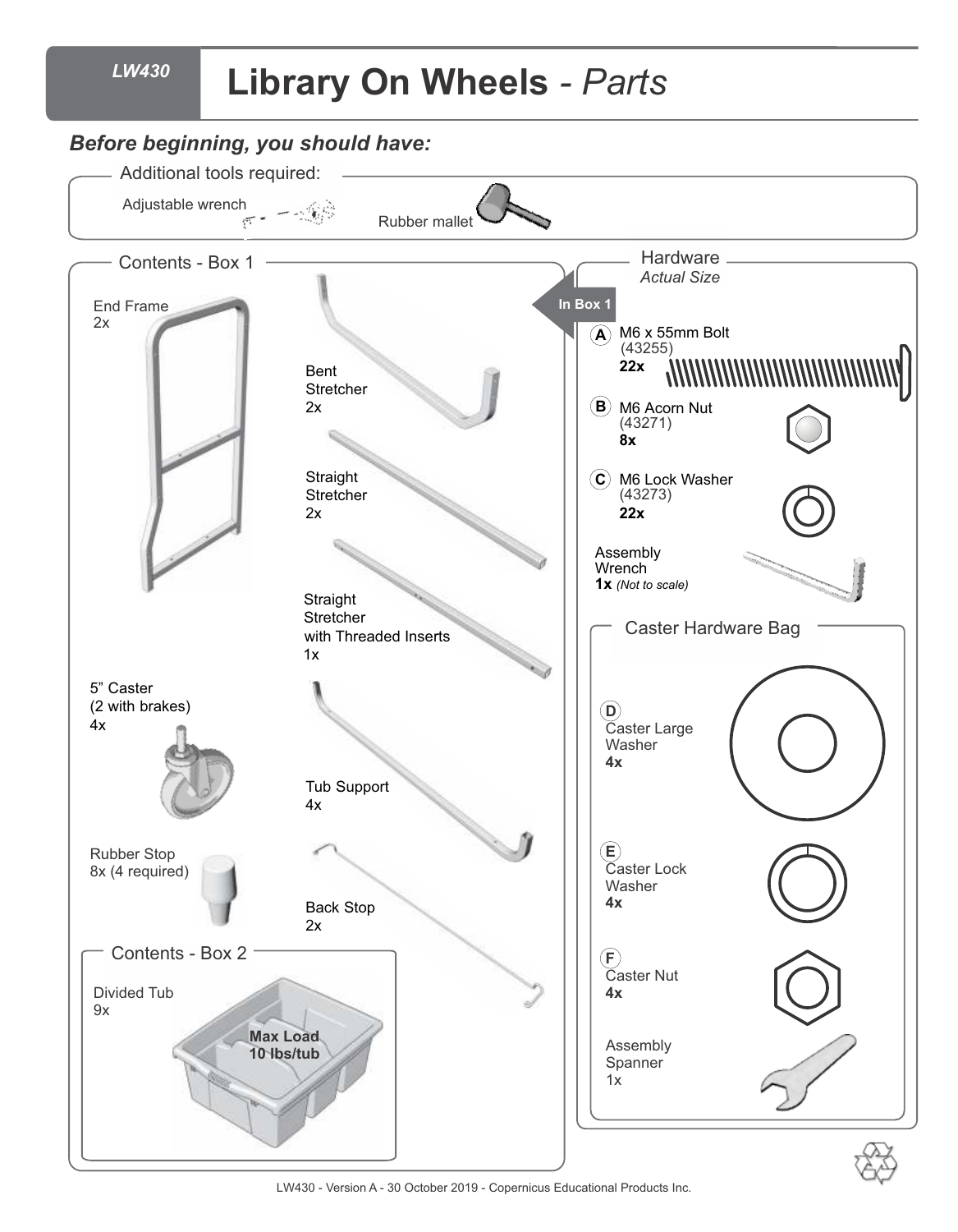**2 Person**

# **Tips for Assembly - Using this Manual**

## **Watch for These Helpful Symbols**

- l This symbol denotes a 2 Person Task. For safety, please ensure that there are two people working on steps displaying this symbol
- l Watch for this symbol throughout the Assembly Instructions. Wherever you see it, pay close attention. The symbol denotes a step needing extra attention to ensure it is done correctly.
	- The Star symbol highlights an advisory note

## **Before You Begin**



- Layout and identify all of the included parts
- The hardware has been packed by step for your convince
- Read the assembly instructions over once to familiarize yourself with them
- Please note that in its unassembled state, this product contains parts that can be a hazard to small children; it should be assembled by an adult.



## **As You Assemble the Unit**

- Follow the steps in sequence
- Before beginning each step, find the part(s) that you need for that step
- l Pay attention to the labeling on the parts, they are there to help direct you at certain stages
- The title of each step states what you will be doing. Review the text and the pictures as you build the unit.

## **??? Customer Service - FAQ's**

#### **For missing parts and other issues regarding your LW430:**

*Please call Copernicus Customer Service, where we will be happy to help. 1-800-267-8494. Monday - Friday 8:30am - 4:30 pm EST. OR*

*Email our Tech Support Service at vanessa@copernicused.com*



## **5 Validate Your Warranty On-Line**

To validate your warranty submit the ON-LINE form at **www.copernicused.com**

"**T**he beautiful thing about learning is that no one can take it away from you." - B. B. King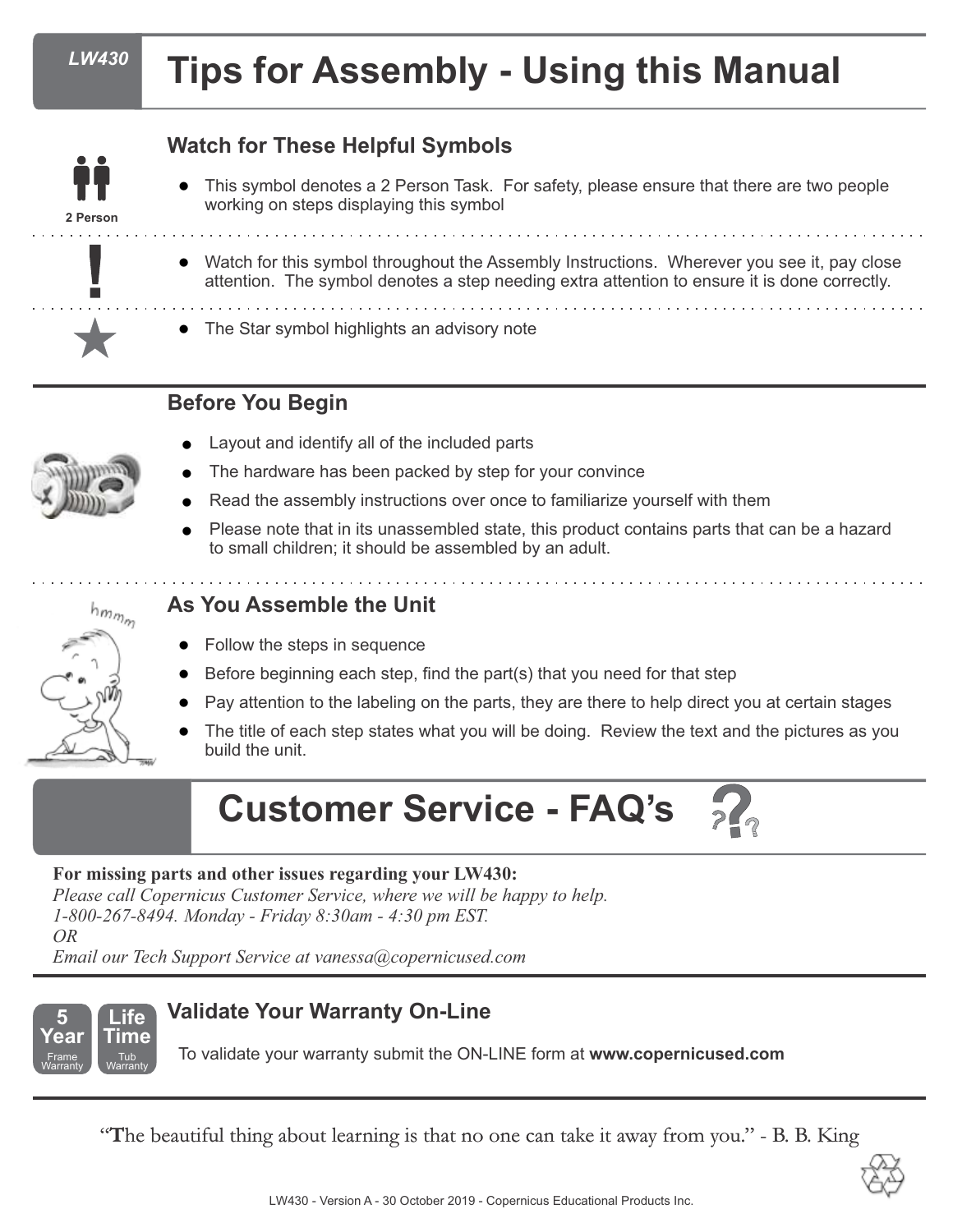

## **Attach Casters**

**1**

**2**

- Install nut on caster stem
- Using Spanner Wrench provided and your own Adjustable Wrench, tighten nut against the caster.



- **Note:** it is recommended that casters with brakes be located both front or both rear. The rear location is preferred to prevent children from playing with the brakes. **!**
- Place lock washer onto caster stem
- Follow with large flat washer
- **Carefully** thread the casters into the ends of the outside frames. Slowly tighten by the stem base only.
- Tighten firmly. Make sure lock washer is collapsed.
- You may need to use your adjustable wrench (Spanner Wrench) to fully tighten to frame.

### **IMPORTANT: Routine Maintenance**

- Verify regularly that casters are secure to the unit
- Re-tighten if needed with Wrench



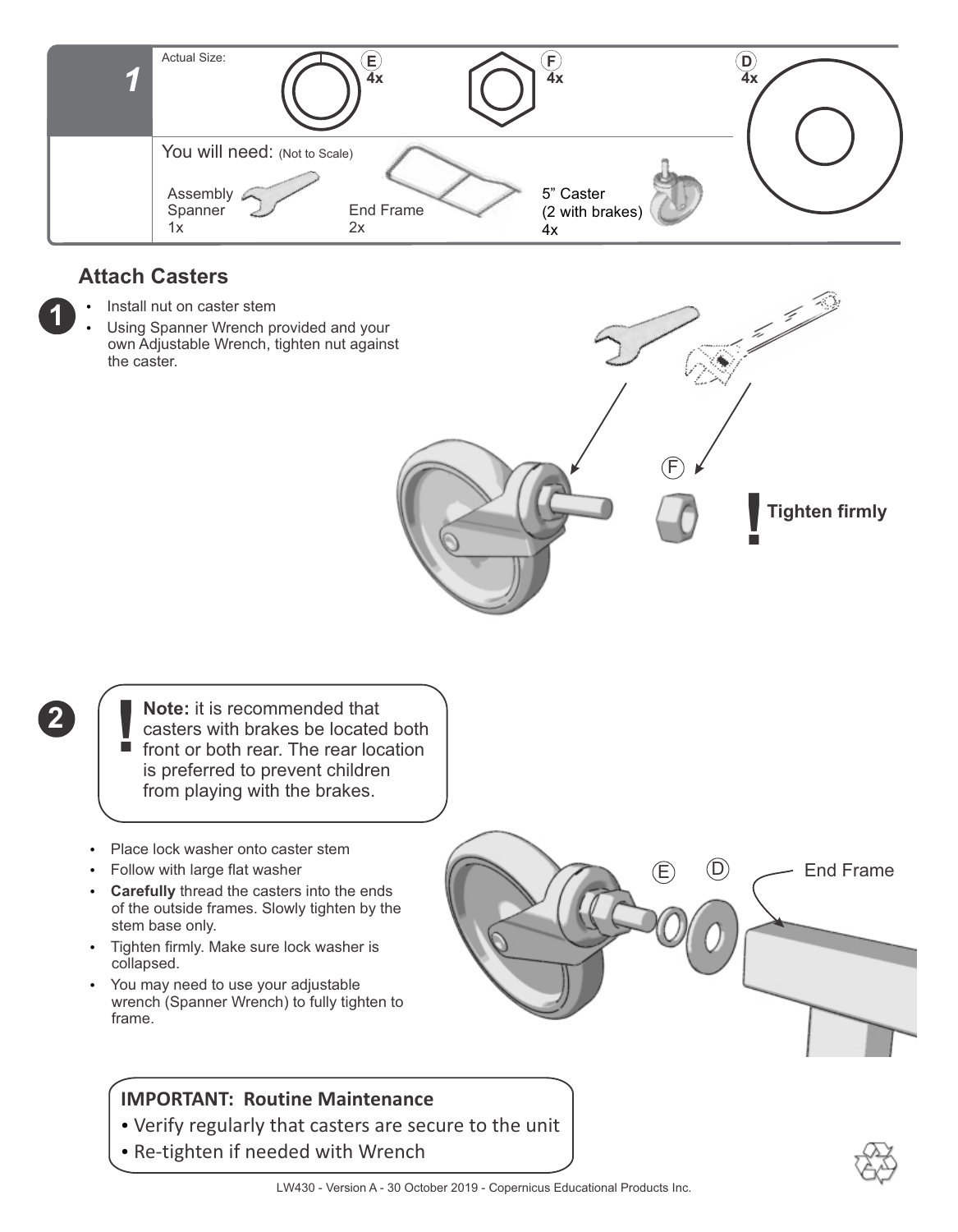

## **Attach Stretchers**

## **DO NOT TIGHTEN ANY FASTENERS UNTIL PROMPTED! Hand tighten only**